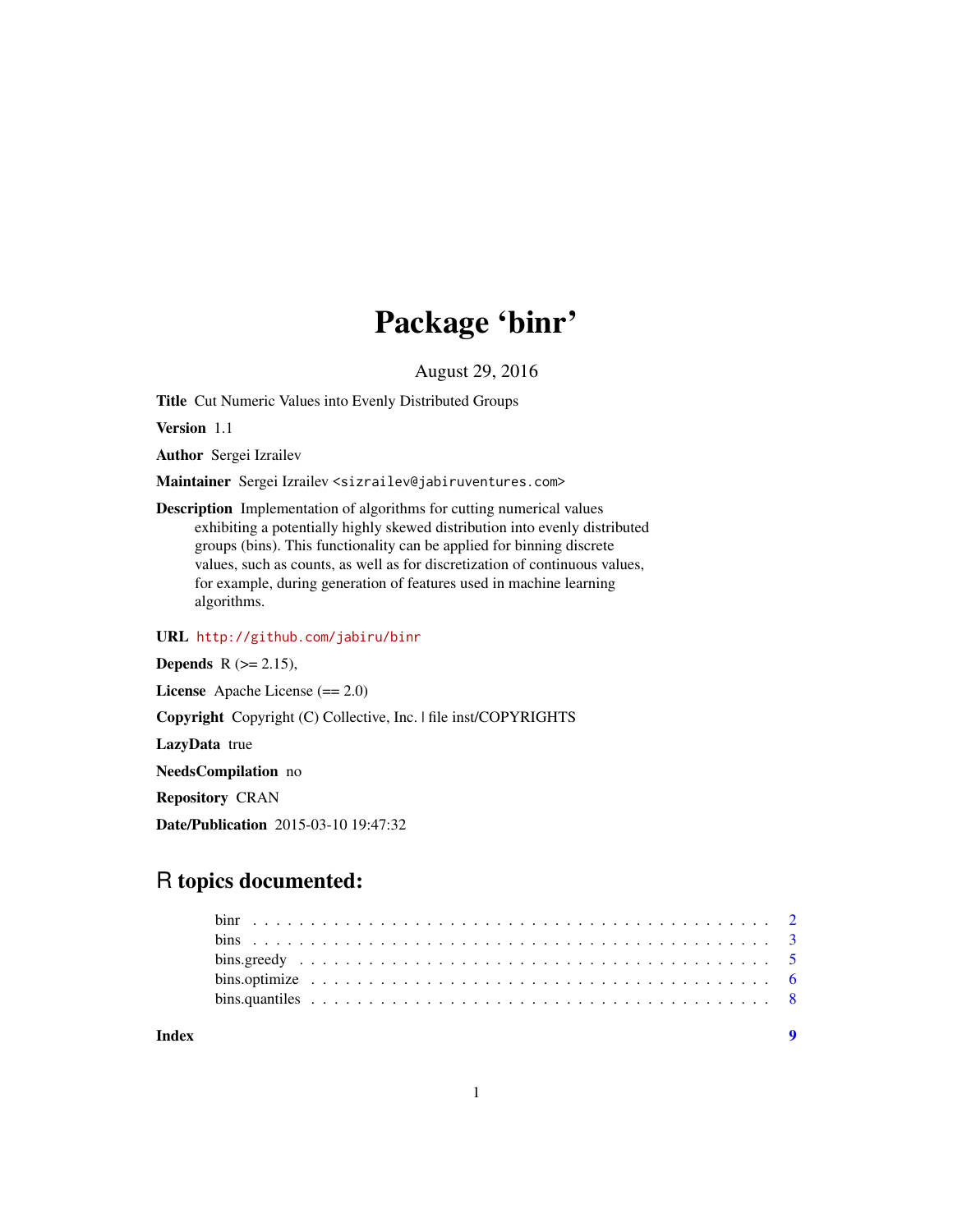#### <span id="page-1-1"></span><span id="page-1-0"></span>Description

Package binr (pronounced as "binner") provides algorithms for cutting numerical values exhibiting a potentially highly skewed distribution into evenly distributed groups (bins). This functionality can be applied for binning discrete values, such as counts, as well as for discretization of continuous values, for example, during generation of features used in machine learning algorithms.

#### Maintainer

Sergei Izrailev

#### Copyright

Copyright (C) Collective, Inc.; with portions Copyright (C) Jabiru Ventures LLC

#### License

Apache License, Version 2.0, available at http://www.apache.org/licenses/LICENSE-2.0

#### URL

http://github.com/jabiru/binr

#### Installation from github

devtools::install\_github("jabiru/binr")

#### Author(s)

Sergei Izrailev

#### See Also

[bins](#page-2-1), [bins.quantiles](#page-7-1), [bins.optimize](#page-5-1), [bins.greedy](#page-4-1)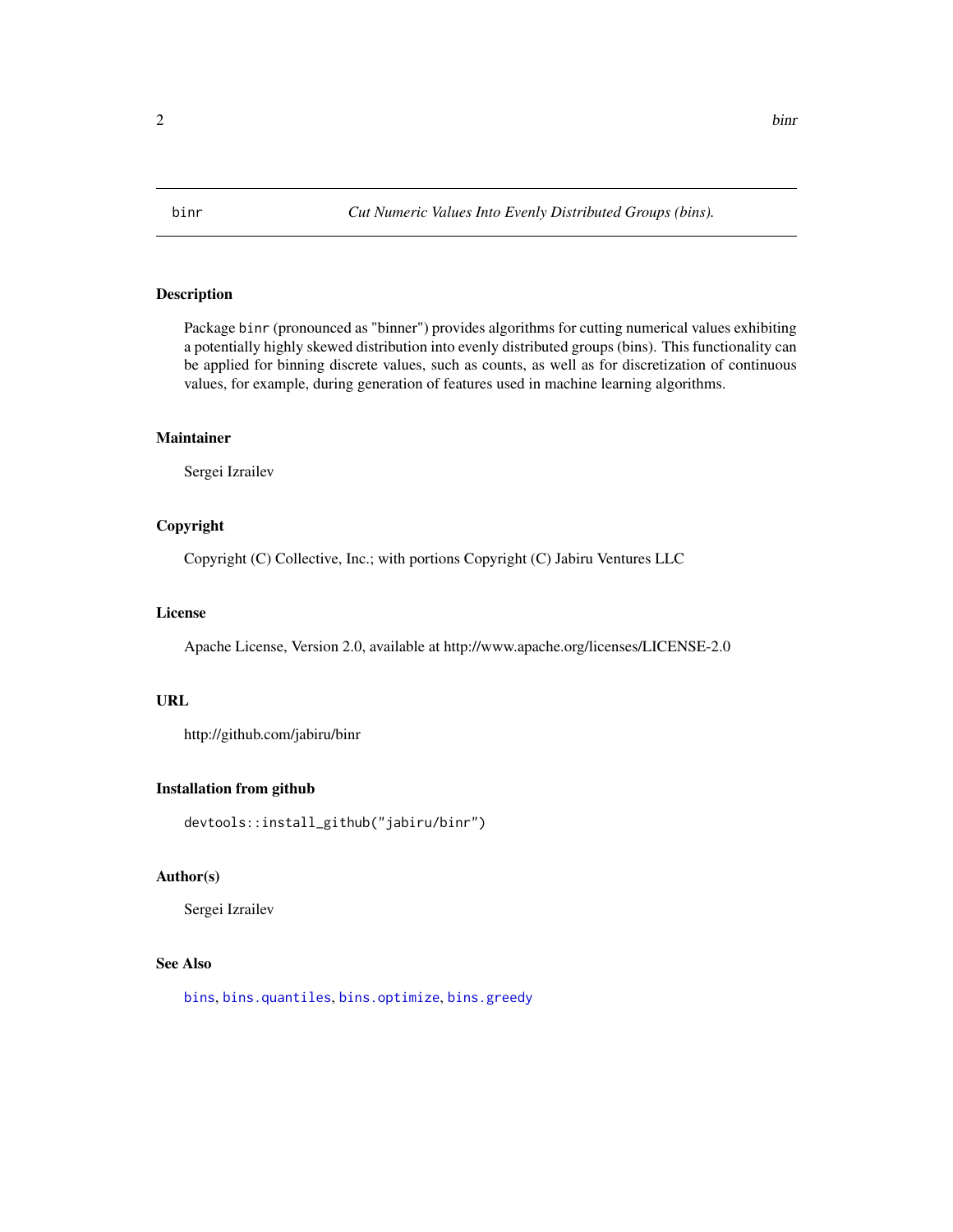#### <span id="page-2-1"></span><span id="page-2-0"></span>Description

bins - Cuts points in vector x into evenly distributed groups (bins). bins takes 3 separate approaches to generating the cuts, picks the one resulting in the least mean square deviation from the ideal cut - length(x) / target.bins points in each bin - and then merges small bins unless excat.groups is TRUE The 3 approaches are:

- 1. Use quantiles, and increase the number of even cuts up to max.breaks until the number of groups reaches the desired number. See [bins.quantiles](#page-7-1).
- 2. Start with a single bin with all the data in it and perform bin splits until either the desired number of bins is reached or there's no reduction in error (the latter is ignored if exact.groups is TRUE). See [bins.split](#page-5-2).
- 3. Start with length(table(x)) bins, each containing exactly one distinct value and merge bins until the desired number of bins is reached. If exact.groups is FALSE, continue merging until there's no further reduction in error. See [bins.merge](#page-5-2).

For each of these approaches, apply redistribution of points among existing bins until there's no further decrease in error. See bins.move.

bins.getvals - Extracts cut points from the object retured by bins. The cut points are always between the values in x and weighed such that the cut point splits the area under the line from (lo, n1) to (hi, n2) in half.

bins.merr - Partitioning the data into bins using splitting, merging and moving optimizes this error function, which is the mean squared error of point counts in the bins relative to the optimal number of points per bin.

#### Usage

```
bins(x, target.bins, max.breaks = NA, exact.groups = F, verbose = F,
 errthresh = 0.1, minpts = NA)
bins.getvals(lst, minpt = -Inf, maxpt = Inf)
```

```
bins.merr(binct, target.bins)
```
#### Arguments

| $\mathsf{x}$ | Vector of numbers                                                                                                                                                                                    |
|--------------|------------------------------------------------------------------------------------------------------------------------------------------------------------------------------------------------------|
| target.bins  | Number of groups desired; this is also the max number of groups.                                                                                                                                     |
| max.breaks   | Used for initial cut. If exact groups is FALSE, bins are merged until there's<br>no bins with fewer than $length(x)$ / max breaks points. In bins, one of<br>max breaks and minpts must be supplied. |
| exact.groups | if TRUE, the result will have exactly the number of target bins; if FALSE, the<br>result may contain fewer than target bins bins                                                                     |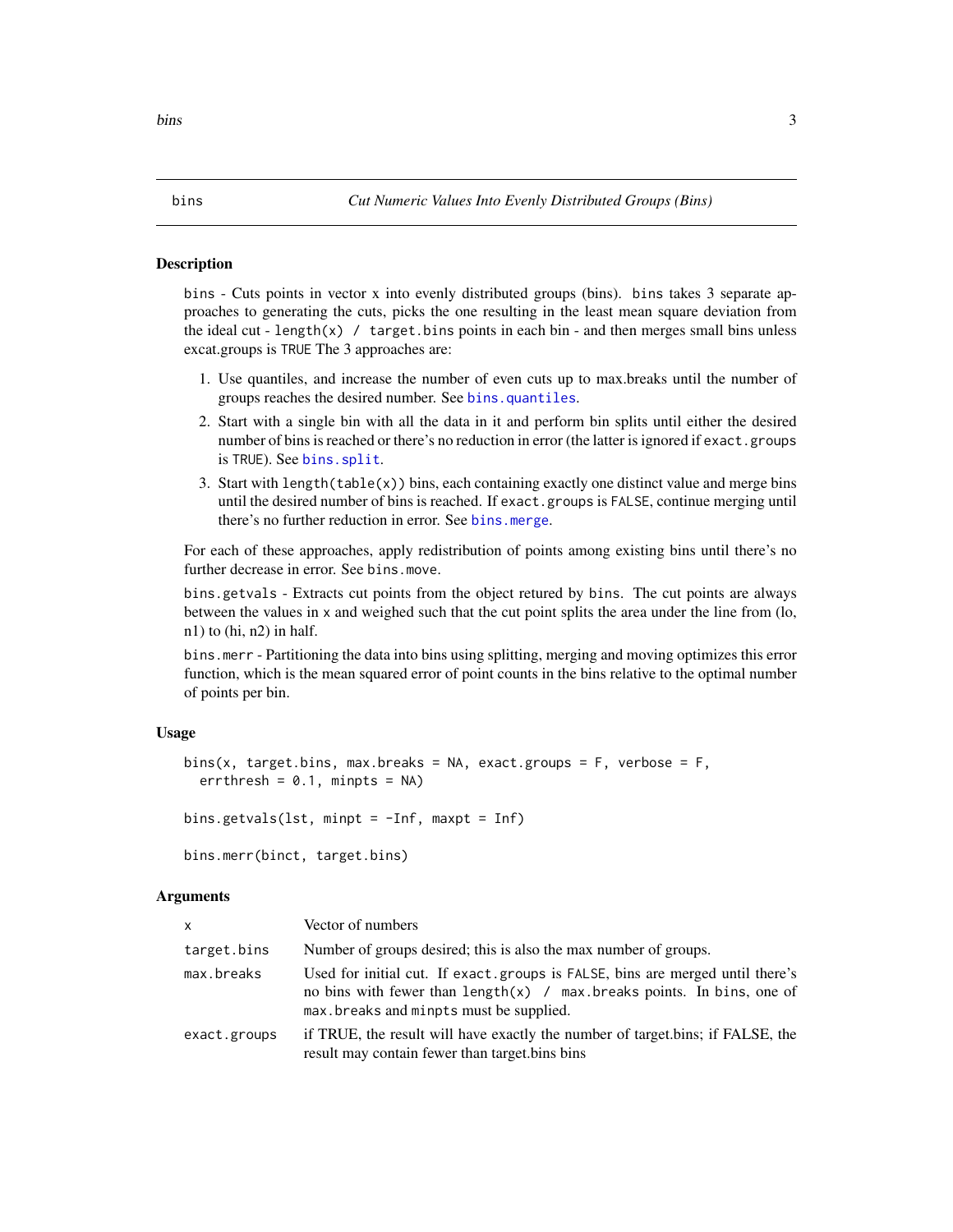<span id="page-3-0"></span>

| verbose   | Indicates verbose output.                                                                      |
|-----------|------------------------------------------------------------------------------------------------|
| errthresh | If the error is below the provided value, stops after the first rough estimate of the<br>bins. |
| minpts    | Minimum number of points in a bin. In bins, one of max breaks and minpts<br>must be supplied.  |
| lst       | The list returned by the bins function.                                                        |
| minpt     | The value replacing the lower bound of the cut points.                                         |
| maxpt     | The value replacing the upper bound of the cut points.                                         |
| binct     | The number of points falling into the bins.                                                    |

#### Details

The gains are computed using incremental analytical expresions derived for moving a value from one bin to the next, splitting a bin into two or merging two bins.

#### Value

A list containing the following items (not all of them may be present):

- binlo The "low" value falling into the bin.
- binhi The "high" value falling into the bin.
- binct The number of points falling into the bin.
- xtbl The result of a call to table(x).
- xval The sorted unique values of the data points x. Essentially, a numeric version of names(xtbl).
- changed Flag indicating whether the bins have been modified by the function.
- err Mean square root error between the resulting counts and ideal bins.
- imax For the move, merge and split operations, the index of the bin with the maximum gain.
- iside For the move operation, the side of the move:  $0 = left$ ,  $1 = right$ .
- gain Error gain obtained as the result of the function call.

bins.getvals returns a vector of cut points extracted from the lst object.

#### See Also

[binr](#page-1-1), [bins.greedy](#page-4-1), [bins.quantiles](#page-7-1) [bins.optimize](#page-5-1)

#### Examples

```
## Not run:
  # Seriously skewed x:
  x \leq floor(exp(rnorm(200000 * 1.3)))
  cuts \le bins(x, target.bins = 10, minpts = 2000)
  cuts$breaks <- bins.getvals(cuts)
  cuts$binct
  # [0, 0] [1, 1] [2, 2] [3, 3] [4, 4] [5, 5] [6, 7] [8, 10]
```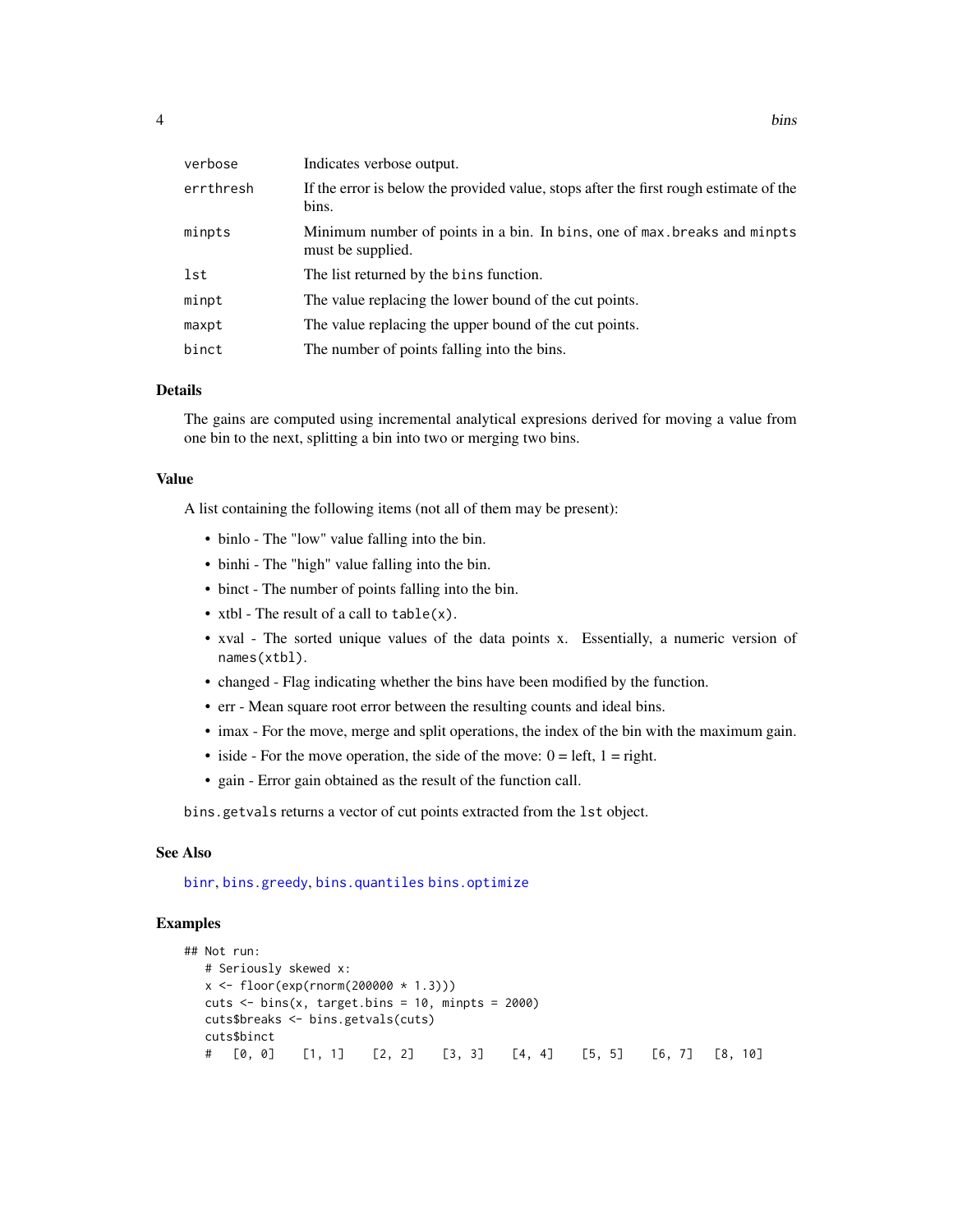#### <span id="page-4-0"></span>bins.greedy 5

```
# 129868 66611 28039 13757 7595 4550 4623 2791
  # [11, 199]
  # 2166
  # Centered x:
  x \leq rep(c(1:10, 20, 31:40), c(rep(1, 10), 100, rep(1, 10)))cuts \le bins(x, target.bins = 3, minpts = 10)
  cuts$binct
  # [1, 10] [20, 20] [31, 40]
  # 10 100 10
## End(Not run)
```
<span id="page-4-1"></span>bins.greedy *Greedy binning algorithm.*

#### Description

bins.greedy - Wrapper around bins.greedy.impl. Goes over the sorted values of x left to right and fills the bins with the values until they are about the right size.

bins.greedy.impl - Implementation of a single-pass binning algorithm that examines sorted data left to right and builds bins of the target size. The bins.greedy wrapper around this function provides a less involved interface. This is not symmetric wrt direction: symmetric distributions may not have symmetric bins if there are multiple points with the same values. If a single value accounts for more than thresh \* binsz points, it will be placed in a new bin.

#### Usage

```
bins.greedy(x, nbins, minpts = floor(0.5 \times length(x)/nbins), thresh = 0.8,
  naive = FALSE)
```
bins.greedy.impl(xval, xtbl, xstp, binsz, nbins, thresh, verbose = F)

#### Arguments

| $\mathsf{x}$ | Vector of numbers.                                                                                                                                                                                                                                                                                                                                                                                                            |
|--------------|-------------------------------------------------------------------------------------------------------------------------------------------------------------------------------------------------------------------------------------------------------------------------------------------------------------------------------------------------------------------------------------------------------------------------------|
| nbins        | Target number of bins.                                                                                                                                                                                                                                                                                                                                                                                                        |
| minpts       | Minimum number of points in a bin. Only used if naive $=$ FALSE.                                                                                                                                                                                                                                                                                                                                                              |
| thresh       | Threshold fraction of bin size for the greedy algorithm. Suppose there's $n \leq b$ insz<br>points in the current bin already. Also suppose that the next value V is repre-<br>sented by m points, and $m + n$ > binsz. Then the algorithm will check if<br>$m >$ thresh $*$ binsz, and if so, will place the value V into a new bin. If m is<br>below the threshold, the points having value V are added to the current bin. |
| naive        | When TRUE, simply calls bins.greedy.impl with data derived from x. Other-<br>wise, makes an extra step of marking the values that by themselves take a whole<br>bin to force the algorithm to place these values in a bin separately.                                                                                                                                                                                         |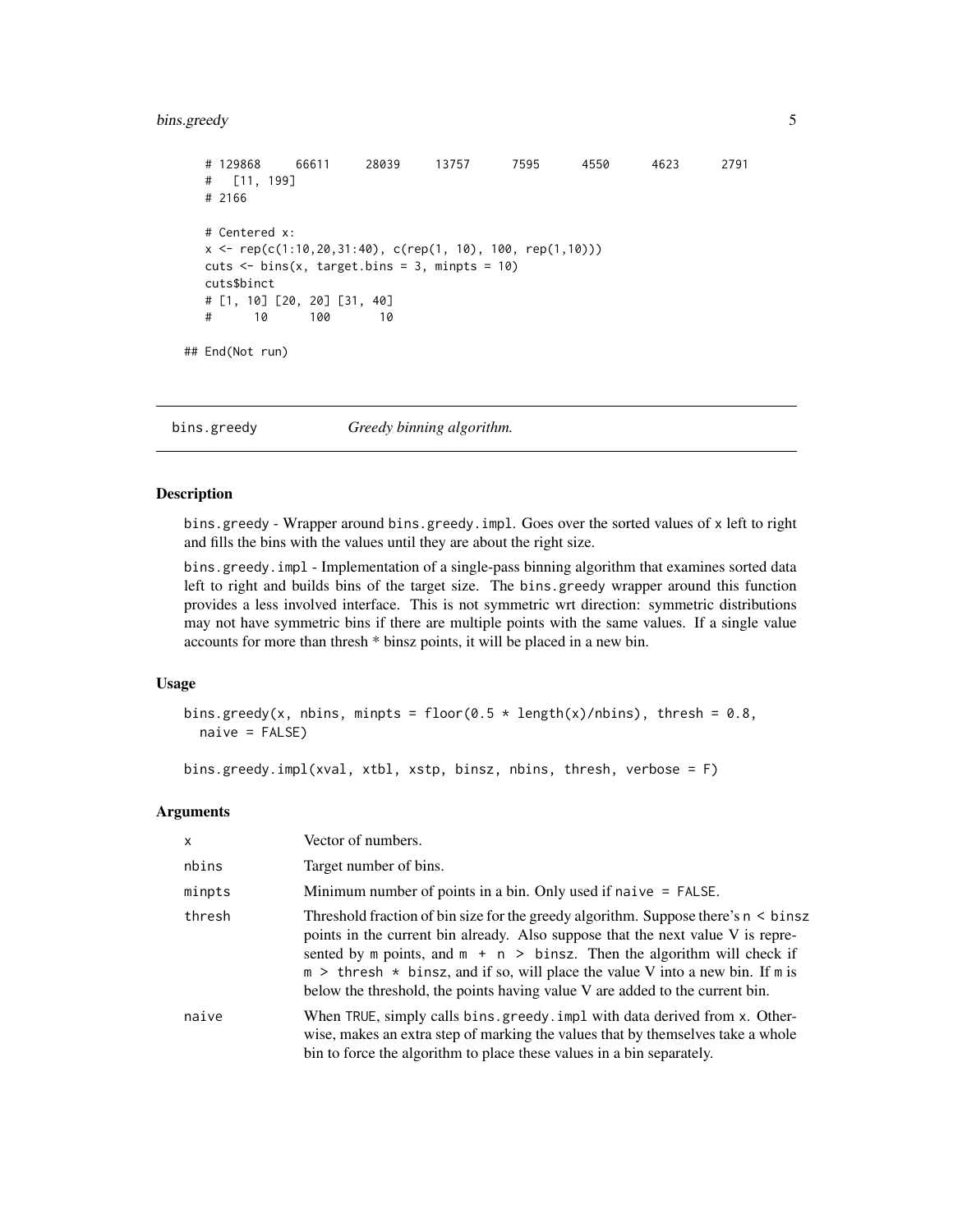<span id="page-5-0"></span>

| xval    | Sorted unique values of the data set x. This should be the numeric version of<br>names(xtb1).                                 |
|---------|-------------------------------------------------------------------------------------------------------------------------------|
| xtbl    | Result of a call to $table(x)$ .                                                                                              |
| xstp    | Stopping points; if $xstp[i] == TRUE$ , the i-th value can't be merged to the<br>$(i-1)$ -th one. $xstp[1]$ value is ignored. |
| binsz   | Target bin size, i.e., the number of points falling into each bin; for example,<br>$floor(length(x) / \text{nbins})$          |
| verbose | When TRUE, prints the number of points falling into the bins.                                                                 |

#### Value

A list with the following items:

- binlo The "low" value falling into the bin.
- binhi The "high" value falling into the bin.
- binct The number of points falling into the bin.
- xtbl The result of a call to table(x).
- xval The sorted unique values of the data points x. Essentially, a numeric version of names(xtbl).

#### See Also

[binr](#page-1-1), [bins](#page-2-1), [bins.quantiles](#page-7-1) [bins.optimize](#page-5-1)

<span id="page-5-1"></span>bins.optimize *Algorithms minimizing the binning error function* bins.merr*.*

#### <span id="page-5-2"></span>Description

bins.move - Compute the best move of a value from one bin to its neighbor

bins.split - Split a bin into two bins optimally.

bins.merge - Merges the two bins yielding the largest gain in error reduction.

bins.move.iter - Apply bins.move until there's no change. Can only reduce the error.

bins.split.iter Iterate to repeatedly apply bins.split.

bins.merge.iter Iterate to repeatedly apply bins.merge.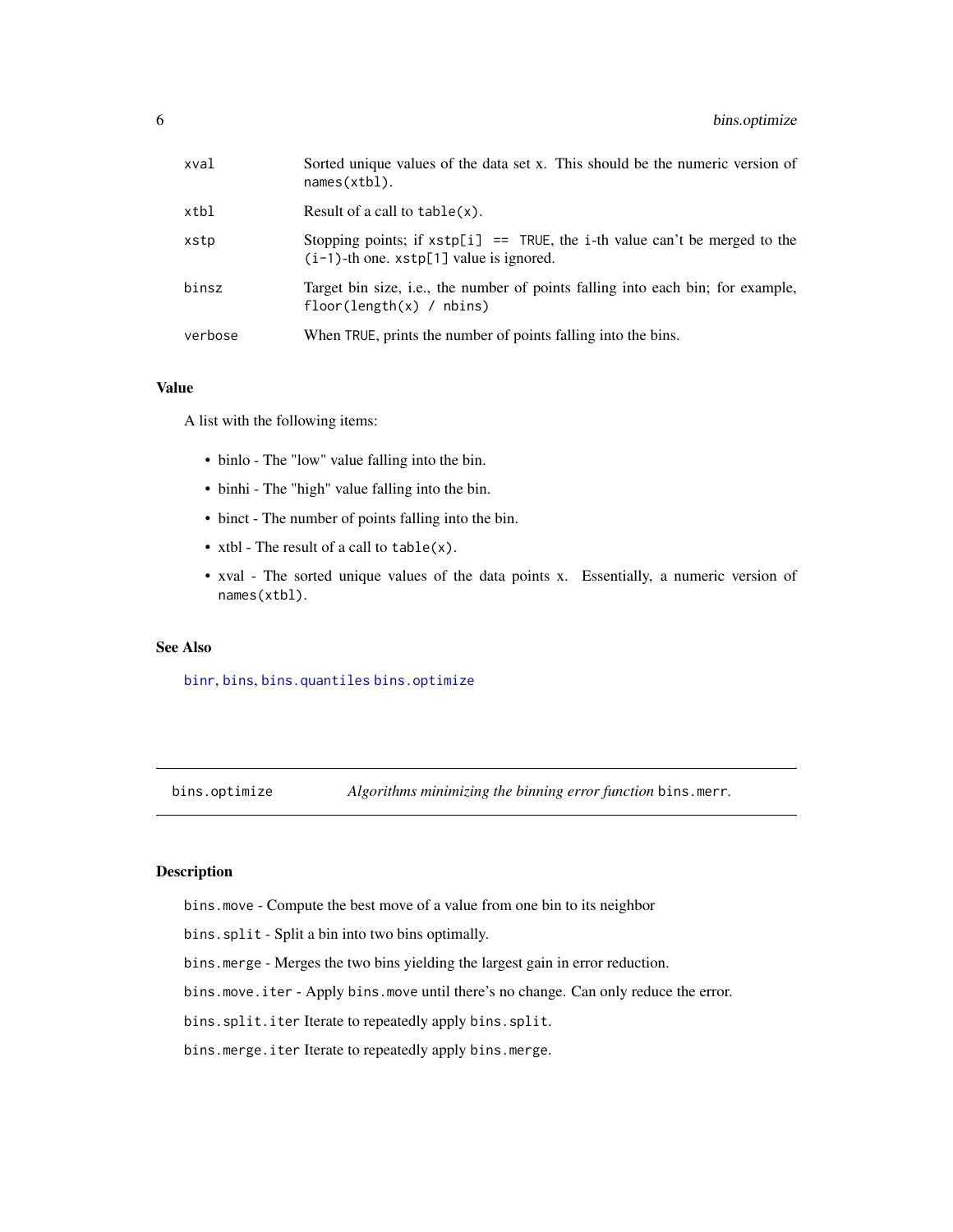#### bins.optimize 7

#### Usage

```
bins.move(xval, xtbl, binlo, binhi, binct, target.bins, verbose = F)
bins.split(xval, xtbl, binlo, binhi, binct, target.bins, force = F,
 verbose = F)bins.merge(xval, xtbl, binlo, binhi, binct, target.bins, force = F,
 verbose = Fbins.move.iter(lst, target.bins, verbose = F)
bins.split.iter(lst, target.bins, exact.groups = F, verbose = F)
bins.merge.iter(lst, target.bins, exact.groups = F, verbose = F)
```
#### Arguments

| xval         | Sorted unique values of the data set x. This should be the numeric version of<br>names(xtb1).                                                                                                                    |
|--------------|------------------------------------------------------------------------------------------------------------------------------------------------------------------------------------------------------------------|
| xtbl         | Result of a call to $table(x)$ .                                                                                                                                                                                 |
| binlo        | The "low" value falling into the bin.                                                                                                                                                                            |
| binhi        | The "high" value falling into the bin.                                                                                                                                                                           |
| binct        | The number of points falling into the bin.                                                                                                                                                                       |
| target.bins  | Number of bins desired; this is also the max number of bins.                                                                                                                                                     |
| verbose      | When TRUE, prints resulting binct.                                                                                                                                                                               |
| force        | When TRUE, splits or merges bins regardless of whether the best gain is positive.                                                                                                                                |
| lst          | List containing xval, xtbl, binlo, binhi, binct.                                                                                                                                                                 |
| exact.groups | If FALSE, run until either the target bins is reached or there's no more splits<br>or merges that reduce the error. Otherwise (TRUE), run until the target bins is<br>reached, even if that increases the error. |

#### Value

A list containing the following items (not all of them may be present):

- binlo The "low" value falling into the bin.
- binhi The "high" value falling into the bin.
- binct The number of points falling into the bin.
- xtbl The result of a call to table(x).
- xval The sorted unique values of the data points x. Essentially, a numeric version of names(xtbl).
- changed Flag indicating whether the bins have been modified by the function.
- err Mean square root error between the resulting counts and ideal bins.
- imax For the move, merge and split operations, the index of the bin with the maximum gain.
- iside For the move operation, the side of the move:  $0 = left$ ,  $1 = right$ .
- gain Error gain obtained as the result of the function call.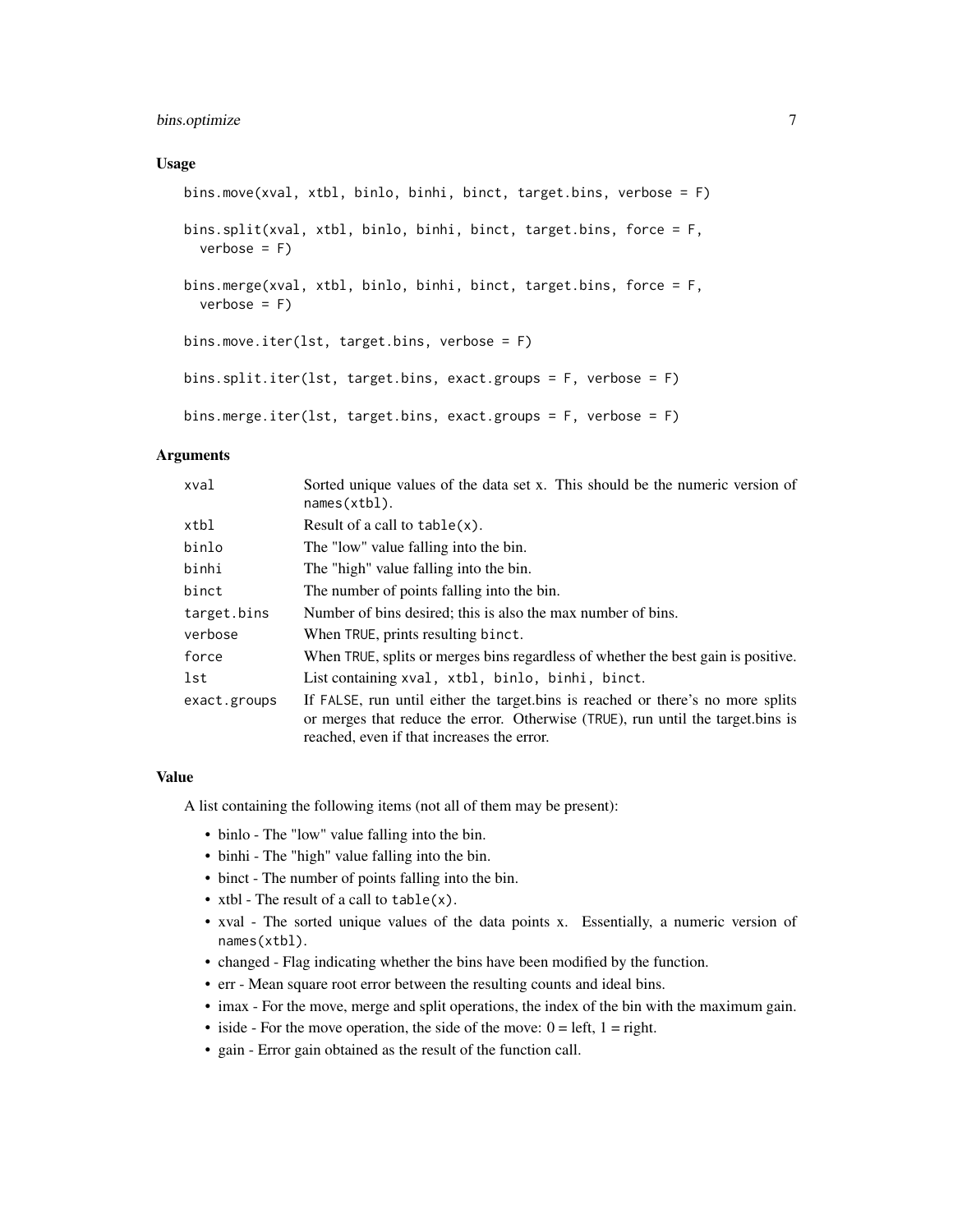### <span id="page-7-0"></span>See Also

[bins](#page-2-1), [binr](#page-1-1), [bins.greedy](#page-4-1), [bins.quantiles](#page-7-1)

<span id="page-7-1"></span>bins.quantiles *Quantile-based binning*

#### Description

Cuts the data set x into roughly equal groups using quantiles.

#### Usage

```
bins.quantiles(x, target.bins, max.breaks, verbose = FALSE)
```
#### Arguments

|             | A numeric vector to be cut in bins.                                                                                    |
|-------------|------------------------------------------------------------------------------------------------------------------------|
| target.bins | Target number of bins, which may not be reached if the number of unique values<br>is smaller than the specified value. |
| max.breaks  | Maximum number of quantiles; must be at least as large as target. bins.                                                |
| verbose     | Indicates verbose output.                                                                                              |

#### Details

Because the number of unique values may be smaller than target.bins, the function gradually increases the number of quantiles up to max.breaks or until the target.bins number of bins is reached.

#### See Also

[binr](#page-1-1), [bins](#page-2-1), [bins.greedy](#page-4-1), [bins.optimize](#page-5-1)